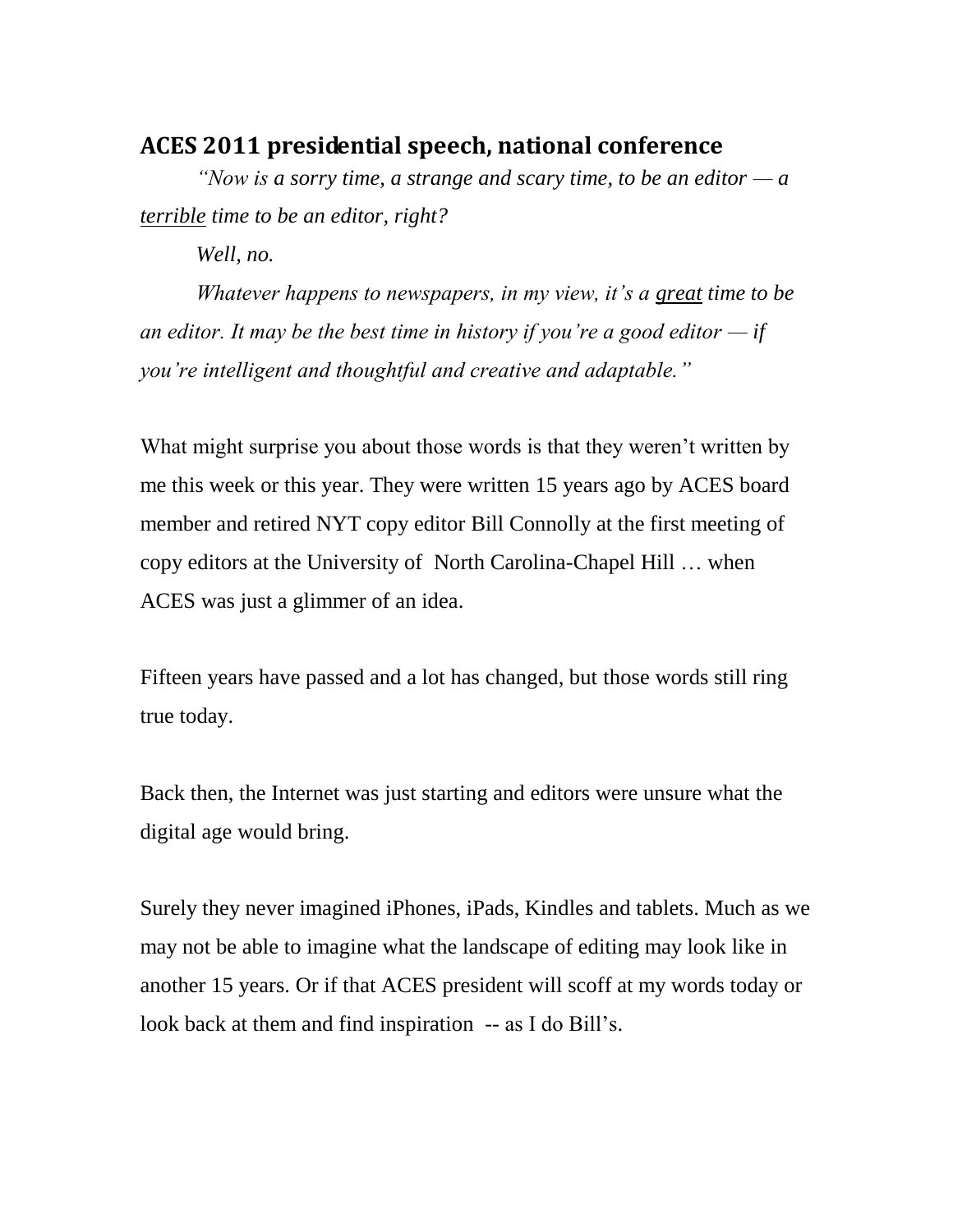What we can do is embrace these exciting times  $-$  if, as Bills says, we are intelligent, thoughtful, creative and adaptable.

And we hope this ACES conference will help and inspire you to be that editor.

That it nourishes your roots in quality editing.

That it gives you the skills to excel at changing technologies.

That it helps you forge new relationships with colleagues who share your love of language.

That it instills you with hope and confidence.

That is helps you find your voice to scream your importance and relevance.

To that end, this week, we are releasing the results of a major research project by ACES and Fred Vultee of Wayne State University that measures errors online and reader retention. This research will put hard data in your hands to show your bosses that your work equals dollars for your company.

Our schedule is filled with more multimedia technology sessions than ever before without giving short shrift to the basics.